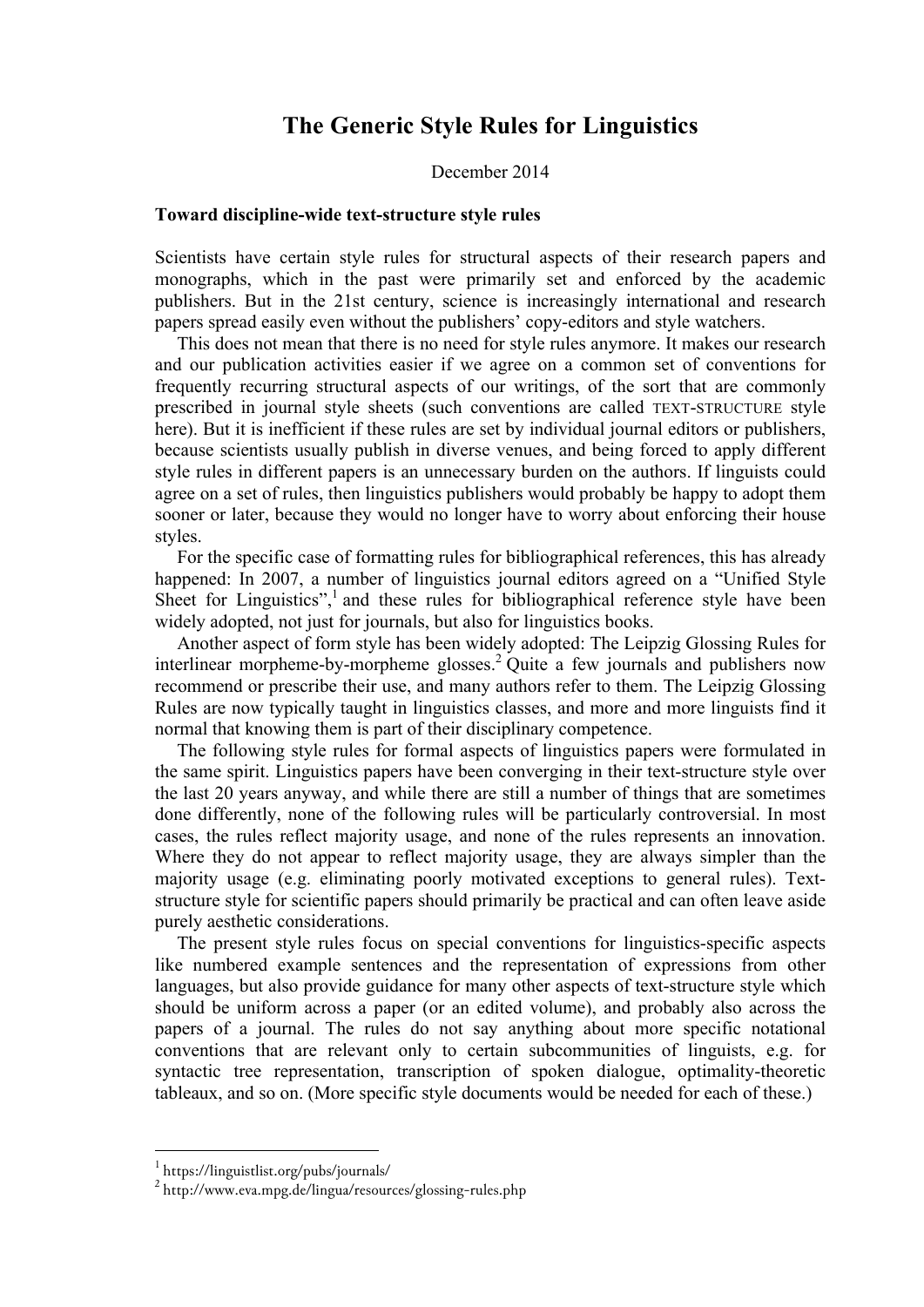Nothing is said here about typographic features such as font type, font size, indentation and line spacing, let alone about margin and paper size. Traditional journal style sheets often specify these features as well, but such text-design features are aspects of typesetting, not of text structure. There is also nothing here about ("editorial style") matters such as English spelling (e.g. hyphenation), comma use, generic pronoun use or date format, as these are issues that are not specific to linguistics and rarely present problems in editing linguistics papers. The present rules are also different from journal style sheets in that they do not give instructions for submitting a paper for typesetting, but concern the form of a paper as it should look to the reader. The reason for this is that while submission rules will continue to depend on diverse typesetting technologies, there is no reason why linguists should not agree on the way certain formal aspects of their papers should appear to the reader (i.e. on text-structure style).

Occasionally the rules below make reference to some other prominent stylesheets, especially those of the journals *Journal of Linguistics* (Cambridge), *Language* (LSA), Linguistic Inquiry (MIT Press), and the "Stylesheet for De Gruyter Mouton journals".<sup>3</sup> There is no systematic comparison, but some cross-references seem useful to make readers aware of certain salient differences between styles.

The Generic Style Rules may be occasionally updated in the future. Readers are invited to send comments to Martin Haspelmath (haspelmath $(\partial_{\alpha}$ eva.mpg.de). They are published with a CC-BY licence, so anyone is free to put them on their website.

## **1. Parts of the text**

The text of an article begins with the title, followed by the name of the author and the affiliation. When there are multiple authors, each author name is followed immediately by the author's affiliation.

Articles are preceded by an abstract of 100–300 words. About five keywords are given.

Articles are subdivided into numbered sections (and possibly subsections), each of which has a heading. The numbering always begins with 1 (Section 1: 1.1, 1.2, Section 2: 2.1, 2.2, etc.), so that 0 never occurs in section numbering.

More than three levels of subsections should only be used in special circumstances. If this cannot be avoided, unnumbered subsection headings are possible.

The last numbered section may be followed by several optional sections (Sources, Acknowledgements, Abbreviations, in this order), and by one or more sections called Appendix (A, B, etc.).

The last part is the alphabetic list of bibliographical references (References). For the style of references, see §12 below.

If a (sub-)section has (sub-)subsections, there must be minimally two of them, and they must be exhaustive. This means that all text in a chapter must belong to some section, all text within a section must belong to some subsection, and so on. A short introductory paragraph is allowed by way of exception.

Section headings do not end with a period, and have no special capitalization (see §2). For the parts of monographs and edited volumes, see §17 below.

| <sup>3</sup> Journal of Linguistics: | http://assets.cambridge.org/LIN/LIN ifc.pdf                             |
|--------------------------------------|-------------------------------------------------------------------------|
| Language:                            | http://www.linguisticsociety.org/lsa-publications/language              |
| Linguistic Inquiry:                  | http://www.mitpressjournals.org/userimages/ContentEditor/1377619488121/ |
|                                      | LI Style Sheet 8.20.13.pdf                                              |
| De Gruyter Mouton:                   | http://www.degruyter.com/staticfiles/pdfs/mouton_journal_stylesheet.pdf |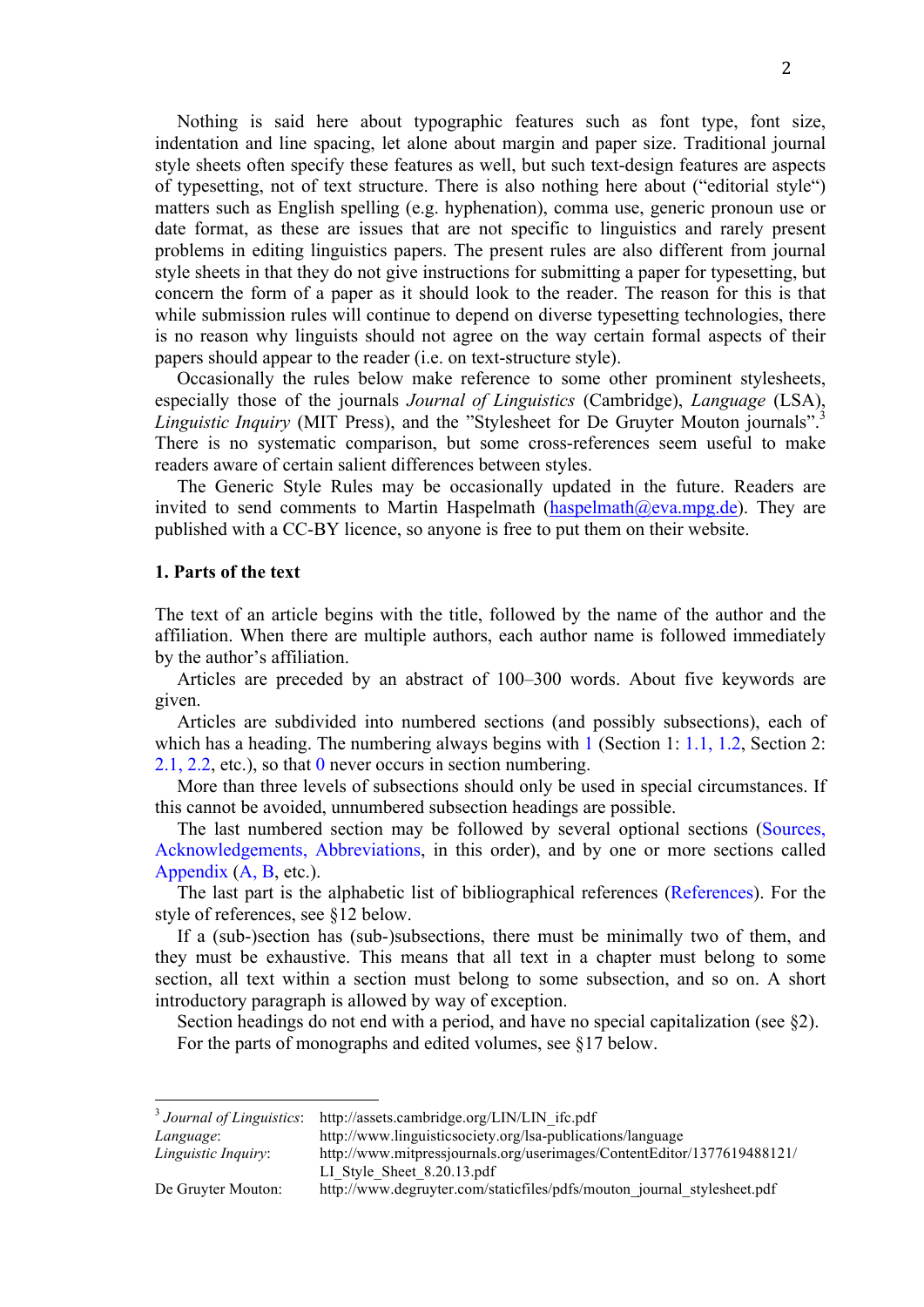#### **2. Capitalization**

Sentences, proper names and titles/headings/captions start with a capital letter, but there is no special capitalization ("title case") within English titles/headings neither in the article title nor in section headings or figure captions.<sup>4</sup> Book titles in the references do not have special capitalization either, regardless of the usage in the original publication (but English journal titles and series titles do, as these are treated as proper names). Thus, we have:

1.1 Overview of the issues (NOT: Overview of the Issues)

Figure 3. A schematic representation of the workflow (NOT: A Schematic Representation of the Workflow)

Anderson, Gregory. 2006. *Auxiliary verb constructions.* Oxford: Oxford University Press. (NOT: *Auxiliary Verb Constructions*)

Capitalization is used only for parts of the article (chapters, figures, tables, appendixes) when they are numbered,  $5^{\circ}$  e.g.

as shown in Table 5 more details are given in Chapter 3 this is illustrated in Figure 17

Capitalization is also used after the colon in titles, i.e. for the beginning of subtitles:

Clyne, Michael (ed.). 1991. *Pluricentric languages: Different norms in different nations.* Berlin: Mouton de Gruyter.

# **3. Italics**

Italics are used in the following cases:<sup>6</sup>

- For all object-language forms (letters, words, phrases, sentences) that are cited within the text or in numbered examples (see  $\S10$ ), unless they are phonetic transcriptions or phonological representations in IPA.
- For book titles, journal titles, and film titles.
- When a technical term is referred to metalinguistically (in such contexts, English technical terms are thus treated like object-language forms), e.g.

the term *quotative* is not appropriate here

I call this construction *quotative.*

• For emphasis of a particular word that is not a technical term, e.g.

This is possible here, but *only* here.

<sup>&</sup>lt;sup>4</sup> Note that the title of the present document has special capitalization because the *Generic Style Rules for Linguistics* is a name.

<sup>&</sup>lt;sup>5</sup> Note that the character § is used instead of Section, see §13 below.<br><sup>6</sup> Italics are not used for commonly used loanwords such as ad hoc, façon de parler, e.g., et al., Sprachbund.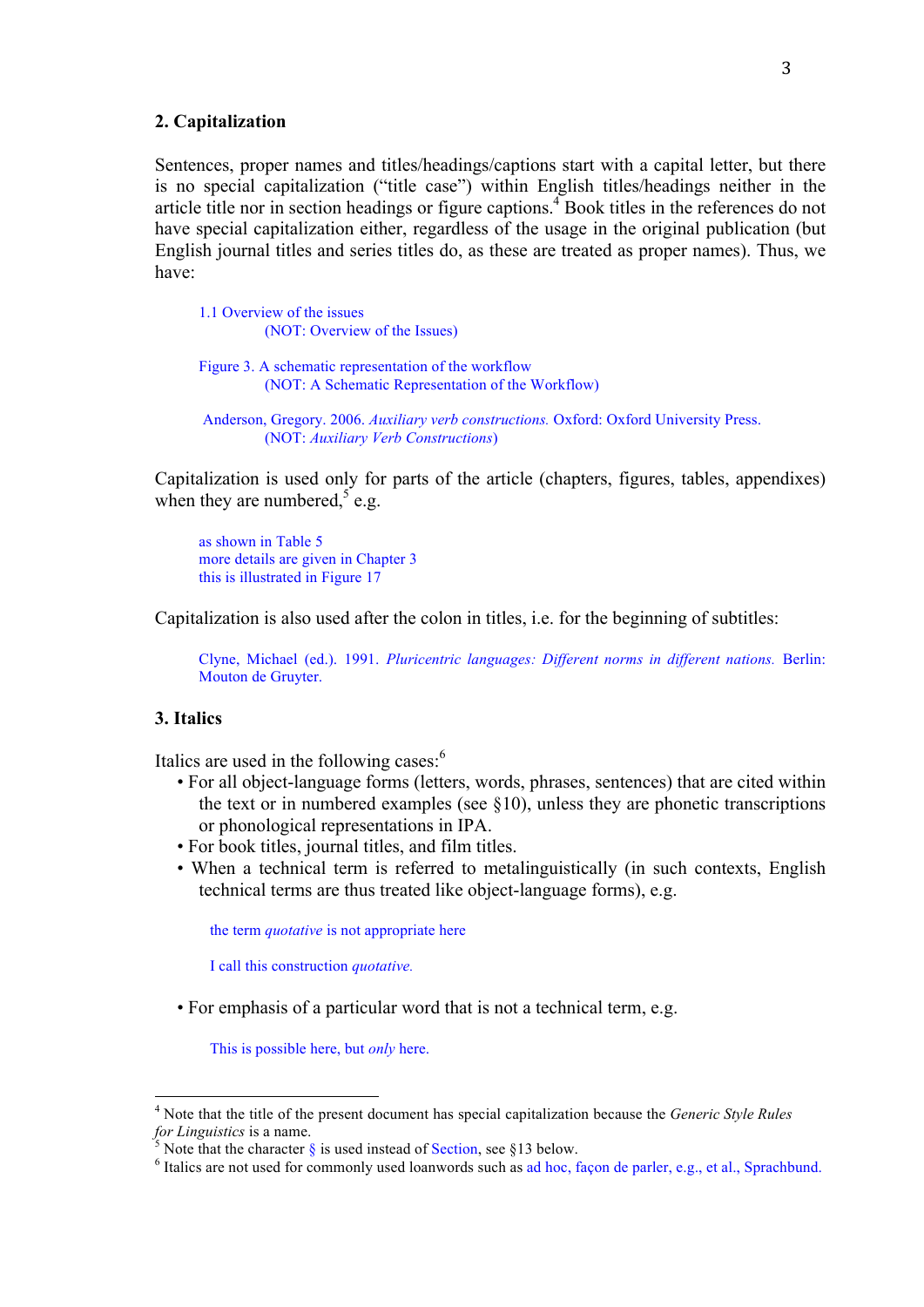• For emphasis within a quotation, with the indication [emphasis mine] at the end of the quotation.

## **4. Small caps**

Small caps are used to draw attention to an important term at its first use or definition,<sup>7</sup> e.g.

On this basis, the two main alignment types, namely NOMINATIVE-ACCUSATIVE and ERGATIVE-ABSOLUTIVE, are distinguished.

Small caps are also used for category abbreviations in interlinear glossing (see §8, §10), and they may be used to indicate stress or focusing in example sentences:

(1) *John called Mary a Republican and then SHE insulted HIM.*

#### **5. Boldface and other highlighting**

Boldface can be used to draw the reader's attention to particular aspects of a linguistic example, whether given within the text or as a numbered example. An example is the relative pronoun *dem* in (4) in §10 below.

Full caps and underlining are not normally used for highlighting. Exceptionally, underlining may be used to highlight a single letter in an example word, and in other cases where other kinds of highlighting would not work.

#### **6. Quotation marks**

Double quotation marks are used for distancing, in particular in the following situations: • When a passage from another work is cited in the text, e.g. $8$ 

According to Takahashi (2009: 33), "quotatives were never used in subordinate clauses in Old Japanese".

• When a technical term or other expression is mentioned that the author does not want to adopt, $9$  e.g.

This is sometimes called "pseudo-conservatism", but I will not use this term here, as it could lead to confusion.

Single quotation marks are used exclusively for linguistic meanings.<sup>10</sup> e.g.

Latin *habere* 'have' is not cognate with Old English *hafian* 'have'.

Quotes within quotes are not treated in a special way.

 

<sup>7</sup> This is in line with the *Language* stylesheet. The De Gruyter stylesheet requires italics for this purpose.

<sup>&</sup>lt;sup>8</sup> But note that block quotations do not have quotation marks.

 $9$  Alternatively, italics could be used here, cf. §3.

<sup>10</sup> The distinction between single and double quotation marks is not made by *Language* and *Journal of Linguistics*, but is very useful and is practiced widely (e.g. required by the *Linguistic Inquiry* and De Gruyter Mouton stylesheets).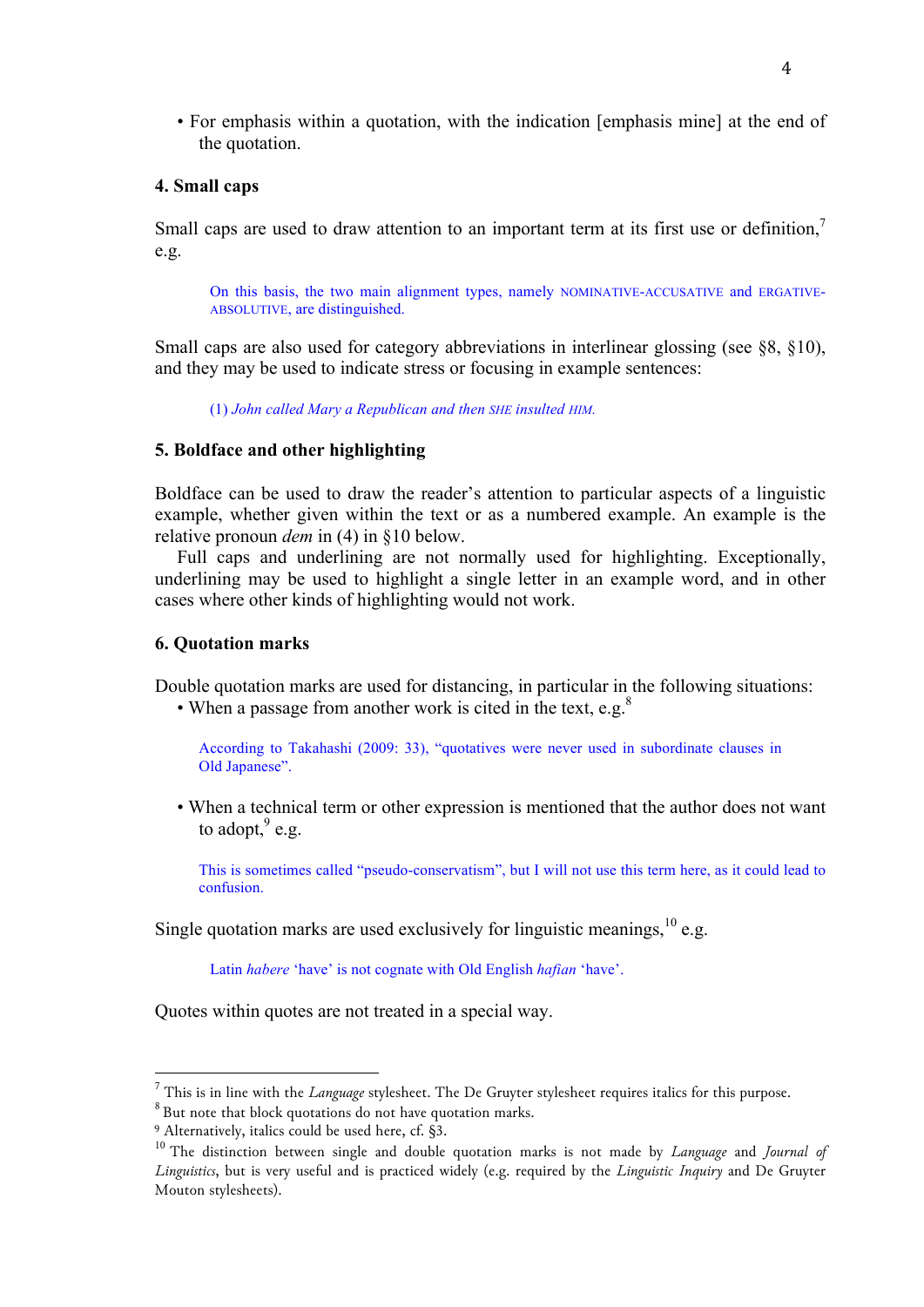Note that quotations from other languages should be translated (inline if they are short, in a footnote if they are longer).

#### **7. Other punctuation matters**

The n-dash  $(-)$  surrounded by spaces is used for parenthetical remarks – as in this example – rather than the m-dash  $(-)$ . The n-dash is also used for number ranges, but not surrounded by spaces (e.g. 1995–1997).

Ellipsis in a quotation is indicated by [...].

Angle brackets are used for specific reference to written symbols, e.g. the letter  $\langle q \rangle$ .

## **8. Abbreviations**

Abbreviations of uncommon expressions should be avoided in the text. Language names should not normally be abbreviated.

The use of abbreviations is desirable for grammatical category labels in interlinear morpheme-by-morpheme translations. (The Leipzig Glossing Rules include a standard list of frequently used and widely understood category label abbreviations.)

When a complex term that is not widely known is referred to frequently, it may be abbreviated (e.g. DOC for "double-object construction"). The abbreviation should be given both in the text when it is first used and at the end of the article in the *Abbreviations* section.

Abbreviations of uncommon expressions are not used in headings or captions, and they should be avoided at the beginning of a chapter or major section.

## **9. In-text citations**

 

Published works can be cited by including the author-year name of the work as an element in the primary text (as in the first example below), or by backgrounding it in parentheses (as in the second example below).

Thomason & Kaufman (1988: 276–280) point out that the northern dialects of English show more morphological innovations (and are morphologically more simple) than the southern English dialects.

The notation we use to represent this is borrowed from theories according to which φfeatures occur in a so-called feature geometry (Gazdar & Pullum 1982).

The full bibliographical references corresponding to all citations are listed alphabetically at the end of the work. The author-year name consists of the author's surname and the publication year (with no comma between them),  $\frac{1}{1}$  followed by page numbers. The page numbers may only be omitted if the citation concerns the entire work. In primary citations, the year (plus page numbers) is enclosed in parentheses, while in backgrounded citations, the parentheses can be omitted. 12

The page numbers follow the year after a colon and a space, and they are given with complete numbers (no digits dropped).

<sup>&</sup>lt;sup>11</sup> Using a comma between author and year is widespread in other disciplines, but in linguistics it seems to be mostly confined to the Elsevier journals.<br><sup>12</sup> In line with majority usage, no special distinction is made here between the author and the published work

<sup>(</sup>contrasting with the *Language* and *Linguistic Inquiry* stylesheets).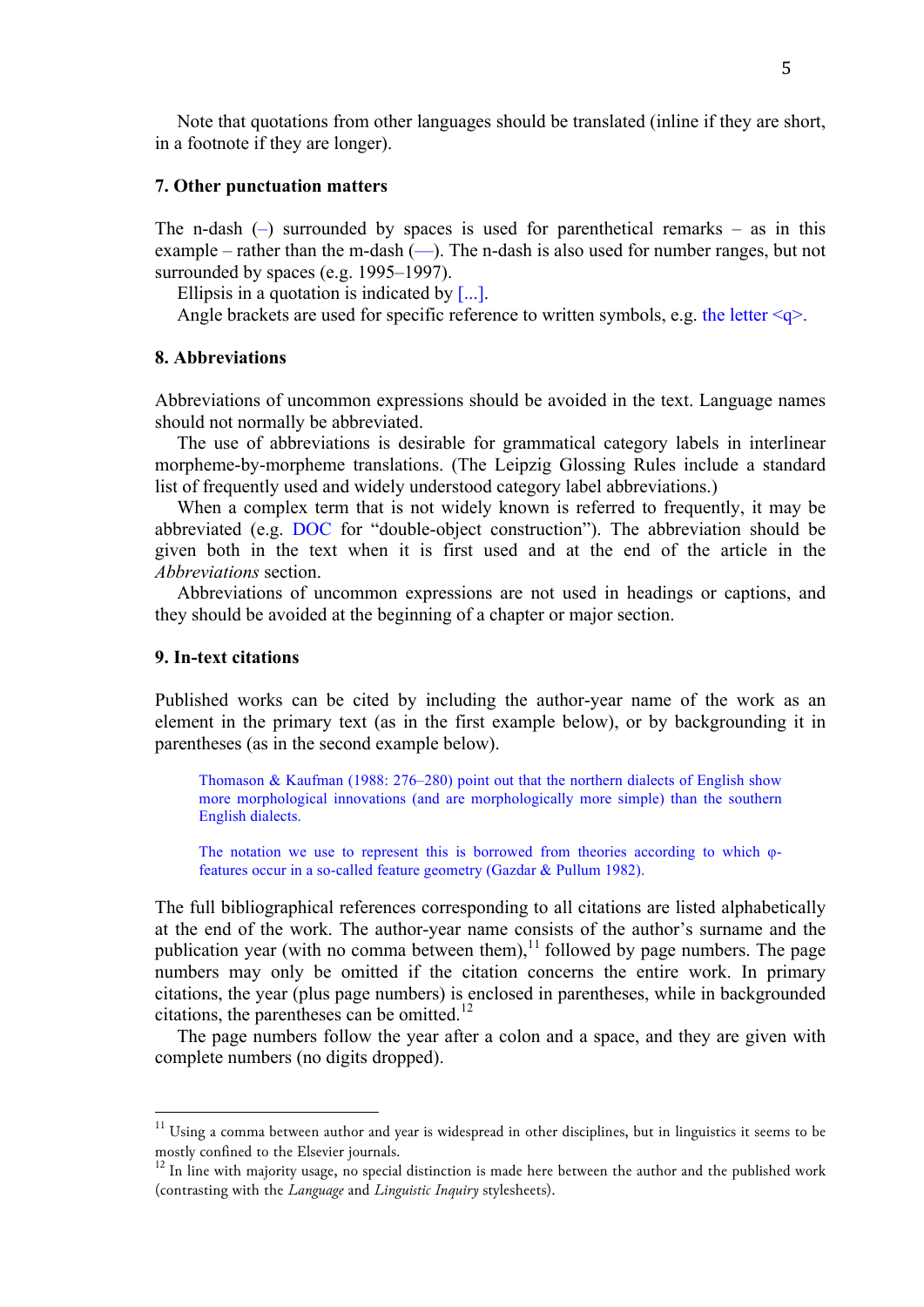When there are two authors, the ampersand  $\&$  (rather than *and*) is used, and when there are more than two authors, the most normal author-year name includes only the first surname plus et al. (though the full list of authors may be given if this helps the reader).<sup>13</sup>

Sperber & Wilson (1986) Bannard et al.  $(2009)$  = Bannard, Lieven & Tomasello  $(2009)$ 

When multiple citations are listed in parentheses, they are separated by semicolons,  $14$  and they are normally listed in chronological order.

Speakers rely heavily on formulaic chunks or "prefabs" during speech comprehension and production (Pawley & Syder 1983; Sinclair 1991; Erman & Warren 2000; Bybee 2006; see Wray 2002 for a broader historical review).

When multiple works by the same author are cited, the author name need not be repeated. and the years are separated by semicolons.

While Hawkins (2004; 2014) has argued for a Minimize Domain principle of language performance, other authors have tried to explain the observed effects in purely grammatical terms.

Previous empirical studies report that object fronting in these languages occurs under the same contextual conditions for canonical transitive verbs and experiencer-object verbs (see Verhoeven (2008b; 2010a) for Turkish and Chinese).

Instead of page numbers, chapter numbers or section numbers may be given (e.g. Auer 2007: Chapter 7, Matras 2009: §6.2.2).

# **10. Numbered examples**

A hallmark of many linguistics articles is the use of numbered examples. Unless they are from English (or more generally, the language of the article), they must be glossed and translated. Glossing refers to the use of interlinear word-by-word or morpheme-bymorpheme translations, as described in detail in the Leipzig Glossing Rules.

Example numbers are enclosed in parentheses. When there are multiple examples ("sub-examples") under a single number, they are distinguished by the letters  $a, b, etc.$ The text of numbered examples is normally in italics, just like the text of in-line examples  $(S3)$ .

(2) a. *She saw him.* b. *He saw her.*

 

But when a numbered example is not glossed and translated (i.e. in English works, when it is from English), it may be in roman (non-italic) type. Thus, (2a-b) could alternatively be printed in roman.

Cross-references to examples use numbers in parentheses as well,<sup>15</sup> but when a crossreference occurs inside parentheses, the parentheses around the numbers can be omitted:

<sup>13</sup> *Language* now uses *and colleagues* rather than *et al.* (when the author rather the the work is referred to), but the latter is extremely widespread across the disciplines, so it is better to keep it. (It derives from Latin *et alii* 'and others'.)

 $14$  Linguistics publications frequently use a comma in such listings, but the semicolon is much more frequent in other disciplines, so it is adopted here.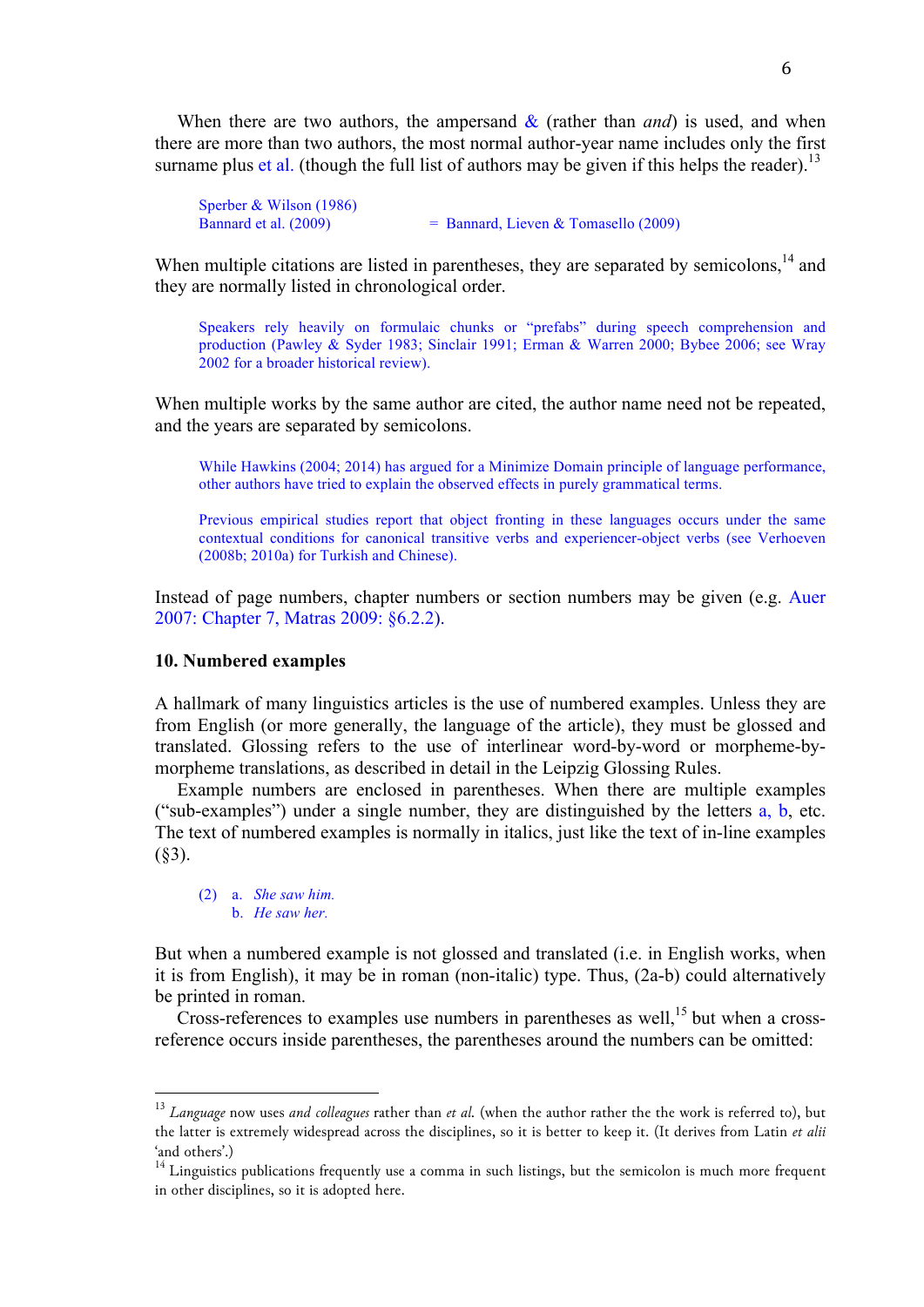As shown in (6) and (8-11), this generalization extends to transitive constructions, but (29b) below constitutes an exception.

In all other environments, the stress is on the second syllable (see 15a-d).

When an example is from a language other than the language of the main text, it is provided with an interlinear gloss (with word-by-word alignment) in the second line, as well as with an idiomatic translation in the third line, e.g.

(3) *Storm-ur-inn rak bát-inn á land.* (Icelandic) storm-NOM-DEF drove boat.ACC-DEF on land 'The storm drove the boat ashore.'

The precise conventions for interlinear glossing are given in the Leipzig Glossing Rules, which have become a worldwide standard. The most important principle is that each element of the primary text corresponds to an element in the gloss line, and boundary symbols (especially the word-internal boundary symbol - and the clitic boundary symbol  $=$ ) have to be present both in the primary text and in the gloss. Abbreviated category labels are set in small capitals, and the idiomatic translation is surrounded by single quotes. A list of abbreviations is provided at the end of the article (or at the beginning of a monograph).

Example sentences usually have normal capitalization at the beginning and normal punctuation (usually a period) at the end. The gloss line has no capitalization and no punctuation. The idiomatic translation again has normal capitalization and punctuation, as seen in (3) above. When the example is not a complete sentence, as in (4), there is no capitalization and no punctuation.

(4) *das Kind, dem du geholfen hast* (German) the child.NOM who.DAT you.NOM helped have 'the child that you helped'

When the language is not normally used as a written language, the primary text may lack initial capitalization and normal punctuation, e.g.

(5) Hatam *a-yai bi-dani mem di-ngat i*  2SG-get to-me for 1SG-see Q 'Would you give it to me so that I can see it?' (Reesink 1999: 69)

When multiple languages are mentioned in a single text, the name of the language may be given to the right of the example (as in 3-4), or in the line next to the example number, as in (5) and (6a-b).

(6) Sakha a. *En bytaan buol-uoq-uŋ* you slow be-FUT-2SG 'You will be slow.' (Baker 2012: 7) b. \**En bytaan-yaq-yŋ* you slow-FUT-2SG ('You will be slow.') (Baker 2012: 7)

<u> 1989 - Andrea San Andrea San Andrea San Andrea San Andrea San Andrea San Andrea San Andrea San Andrea San An</u>

<sup>&</sup>lt;sup>15</sup> This is the most widespread practice, although the *Language* stylesheet omits the parentheses in crossreferences.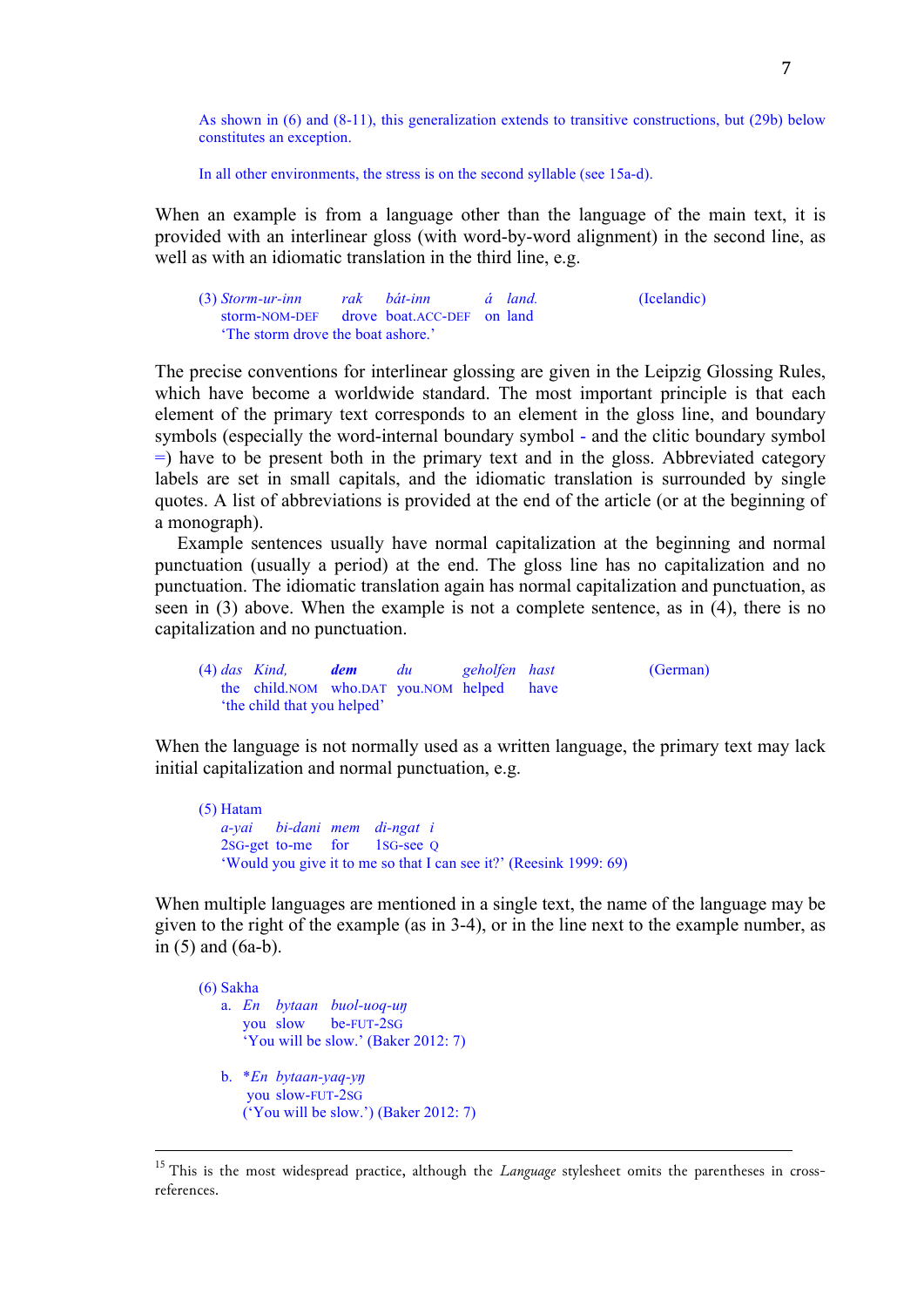Ungrammatical examples can be given a parenthesized idiomatic translation, as in (6b). A literal translation may be given in parentheses after the idiomatic translation, e.g.

(7) Japanese *Tsukue no ue ni hon ga aru.* table GEN top at book SUBJ be 'There is a book on the table.' (Lit. 'At the top of the table is a book.')

The object-language text may be given in two lines, one unanalyzed ("surface") line, and an analyzed line (in roman type), which may contain a more abstract representation, e.g.

(8) Karbi *amatlo la kroikrelo* amāt=lo là krōi-Cē-lò and.then=FOC this agree-NEG-RL 'And then, she disagreed.' (Konnerth 2014: 286)

Square brackets (e.g. to indicate constituents) are never set in italics, even when the text is in italics.

# **11. Source indications**

Sources of numbered examples are standardly given directly after the idiomatic translation, as in the following examples (see also (5-6) and (8) above):

(9) Luganda *Maama a-wa-dde taata ssente.*  Mother she.PRS-give-PRF father money 'Mother has given father money.' (Ssekiryango 2006: 67) (10) Jalonke *I sig-aa xon-ee ma.* 2SG go-IPFV stranger-DEF at 'You are going to the stranger.' [Mburee 097]

When the source is not a bibliographical reference, but is the name of a text or corpus (perhaps unpublished), as in (10), the source is given in square brackets and the article must contain a special section at the end where more information about the sources is given. (When the source indication is unique and quite long, it may of course alternatively be given in a footnote, e.g. when it is a long URL.)

#### **12. Tables and figures**

Tables and figures are numbered consecutively (Table 1, Table 2; Figure 1, Figure 2, etc.). They must be mentioned in the running text and identified by their numbers. They appear in the text as close as possible to the place where they are mentioned.

Each table and each figure has a caption. The caption precedes a table and follows a figure. If it is not a complete sentence, it is not followed by a period.

Tables generally have a top line and a bottom line plus a line below the column headers, e.g.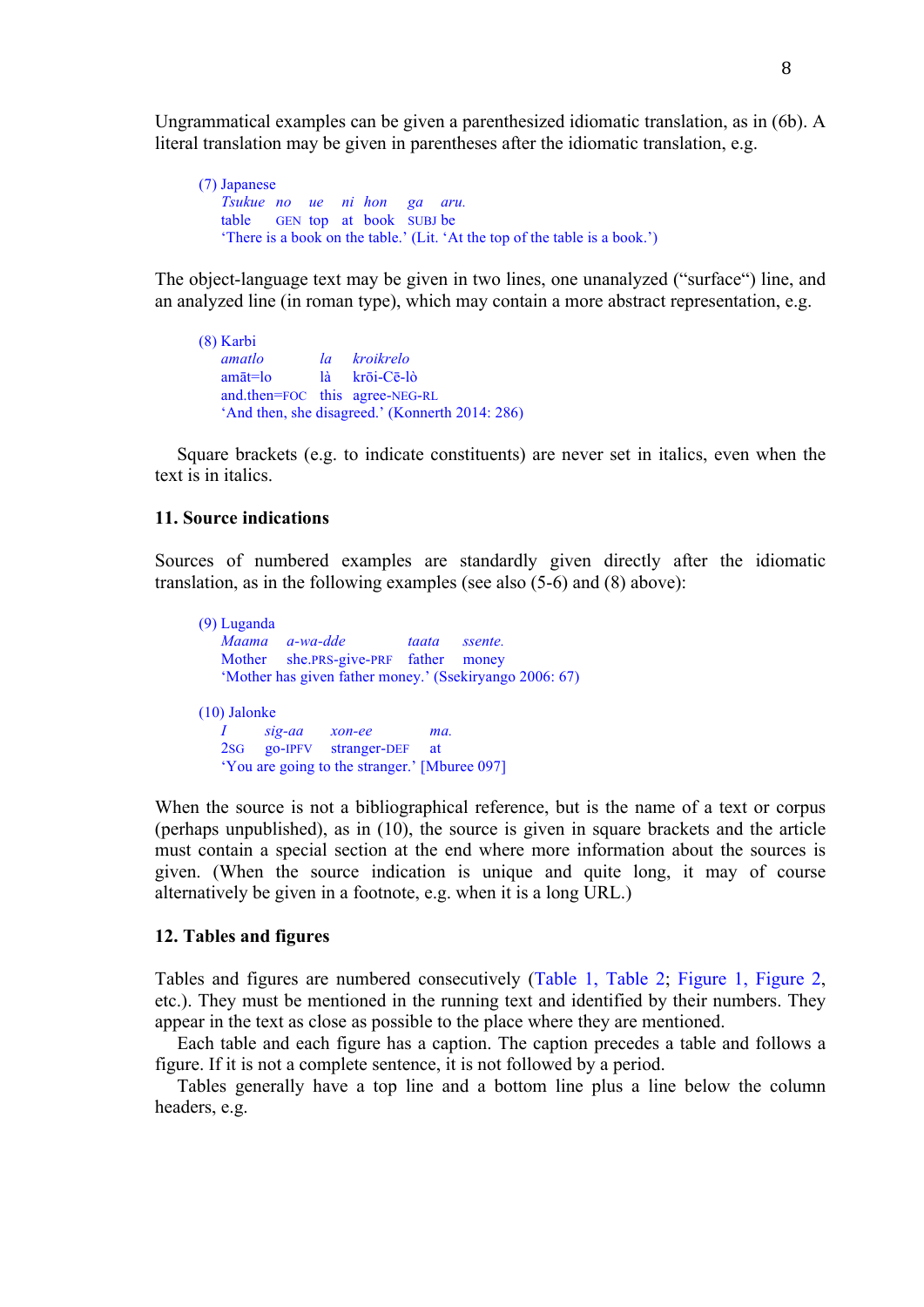|  |  |  | <b>Table 3: Frequency of some English nouns (BNC)</b> |  |  |
|--|--|--|-------------------------------------------------------|--|--|
|--|--|--|-------------------------------------------------------|--|--|

|             | SG    |              | PL.  | $%$ OF SG  |
|-------------|-------|--------------|------|------------|
| person      | 24671 | persons      | 4034 | 86%        |
| house       | 49295 | houses       | 9840 | 83%        |
| hare        | 488   | hares        | 136  | <b>78%</b> |
| <b>bear</b> | 1182  | <b>bears</b> | 611  | 65%        |
| feather     | 487   | feathers     | 810  | <b>38%</b> |

Footnotes within a table use the footnote reference characters *a, b, c* and are given immediately below the table (not at the bottom of the page).

#### **13. Cross-references in the text**

Cross-references to chapters, tables, figures or footnotes use the capitalized names for these items (e.g. Chapter 4, Figure 3, Table 2, Footnote 17). Abbreviations like "Fig. 3", "Ch. 4", or "n. 17" are not used.

Cross-references to sections use the  $\frac{6}{9}$  character (e.g.  $\frac{62.3}{10.2}$ ).

#### **14. Footnotes**

The footnote reference number normally follows a period or a comma, though exceptionally it may follow an individual word.

Footnote numbers start with 1. The acknowledgements are printed as a separate section following the body of the text, not as a footnote. Likewise, abbreviations and other notational conventions are given in a separate section (following the acknowledgements, see §1 above).

Numbered examples in footnotes have the numbers (i), (ii), etc. If there are subexamples, they have the numbers  $(i.a)$ ,  $(i.b)$ , etc.

#### **15. Non-Latin scripts**

All forms in languages that are not normally written with the Latin alphabet (such as Japanese or Armenian) should (additionally) be given in transcription or transliteration.

When the article is entirely about a particular language, the original script should not be omitted, at least in numbered examples.

Non-Latin forms need not be printed in italics.

#### **16. List of references**

The list of references at the end of an article has the heading References (or Bibliography at the end of a monograph). The entries are listed alphabetically.

#### **16.1. General points**

 

For the formatting, the Generic Style Rules follow the 2007 Unified Style Sheet for Linguistics in almost all respects. Four very minor differences (which simplify the rules by removing exceptions) are noted in footnotes 18-21 below.<sup>16</sup> While the Unified Style Sheet limits itself to examples, the rules are spelled out here.

 $16$  The strongest justification for simple rules is that the references should be automatically parsable (e.g. by Google Scholar), and correct and complete author names should be extractable. In the modern age, this is crucial for scientometric and hence career-building purposes.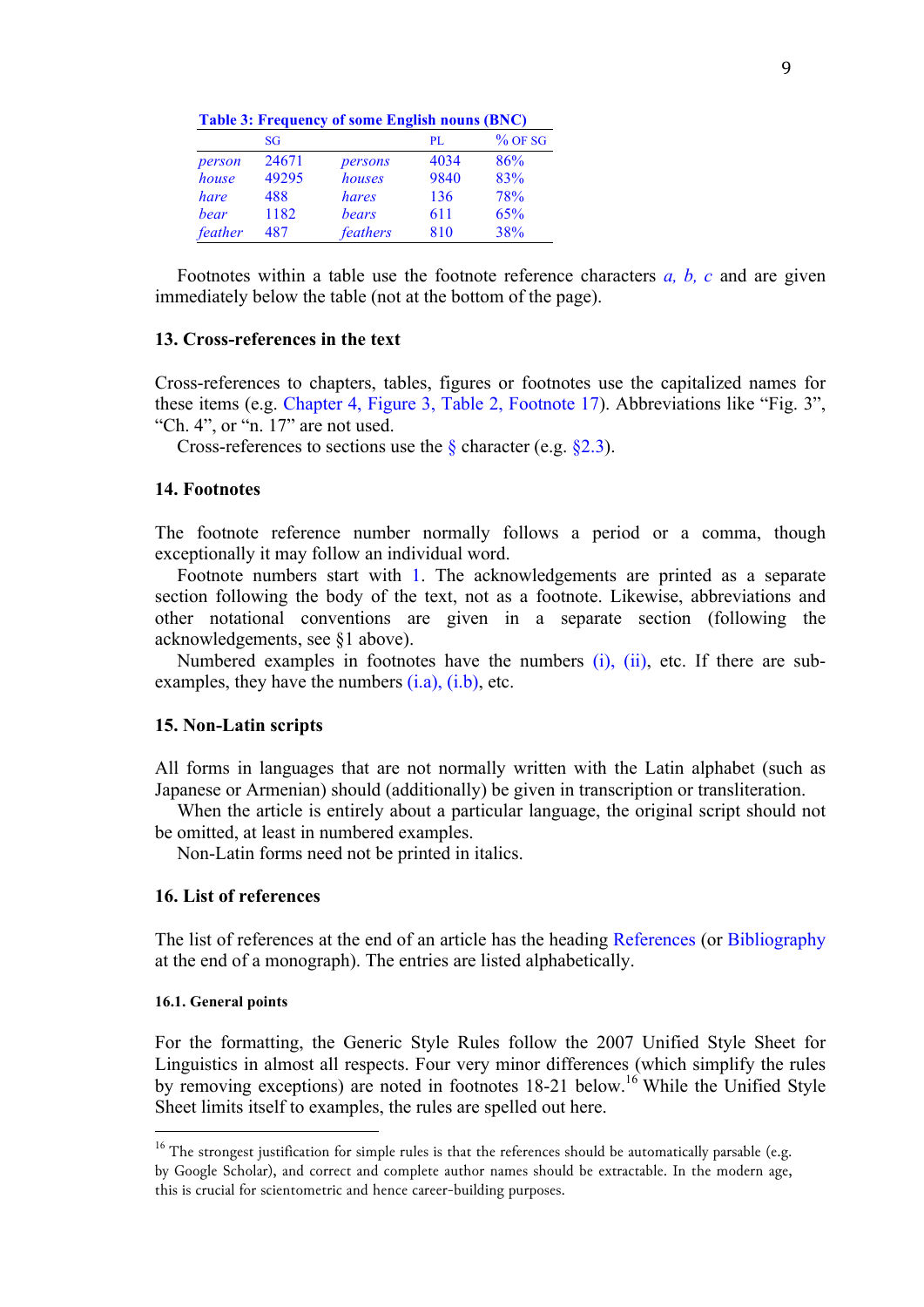It should be noted especially that

- the names of authors and editors should be given in their full form as in the publication, without truncation of given names (but note that some authors habitually use initials only, e.g. J. K. Rowling and R. M. W. Dixon; these count as full)
- page numbers are obligatory, but issue numbers of journals and series titles are optional (though recommended)
- journal titles are not abbreviated
- main title and subtitle are separated by a colon, not by a period.

## **16.2. Standard parts and standard reference types**

A reference consists of the standard parts given in Table 1 (some of them are optional): author list, year, article title, editor list, publication title, volume number, issue number, series, page numbers, city, publisher. Nonstandard parts may follow in parentheses.

There are four standard reference types: journal article, book, article in edited book, thesis. Works that do not fit easily into these types should be assimilated to them to the extent that this is possible. Different reference types make use of different parts, as shown in Table 1.

|                              |                 |        |                   | . .             |                              |                  |                       |        |                 |
|------------------------------|-----------------|--------|-------------------|-----------------|------------------------------|------------------|-----------------------|--------|-----------------|
|                              | author<br>list. | year.  | article<br>title. | editor<br>list. | publica<br>-tion<br>title(.) | volume<br>number | page<br>num<br>-bers. | city:  | pub-<br>lisher. |
| journal<br>article           | $\ast$          | $\ast$ | *                 |                 | $\ast$                       | $\ast$           | *                     |        |                 |
| book                         | $\ast$          | *      |                   |                 | $\ast$                       |                  |                       | $\ast$ | *               |
| article<br>in edited<br>book | $\ast$          | $\ast$ | *                 | $\ast$          | $\ast$                       |                  | $\ast$                | $\ast$ | *               |
| thesis                       | $\ast$          | $\ast$ |                   |                 | $\ast$                       |                  |                       | $\ast$ | *               |

**Table 1: Standard parts of bibliographical references**

#### **16.3. General formatting rules**

- Article titles are printed in roman, with no quotation marks around them.
- Publication titles (both book titles and journal titles) are printed in italics.
- Editors are followed by (ed.) or (eds.) (depending on the number of editors).
- The author list, the year number, the article title, the editor list, the volume number, the page numbers, and the publisher are followed by a period (as seen in the headings of Table 1).
- The city is followed by a colon.
- Additional nonstandard parts may follow the reference in parentheses.

#### **16.4. Standard reference types**

Here are examples of the four standard types of references: journal article, book, article in edited volume, and thesis:

• Journal article (journal title is immediately followed by the journal volume number):

Milewski, Tadeusz. 1951. The conception of the word in languages of North American natives. *Lingua Posnaniensis* 3. 248–268.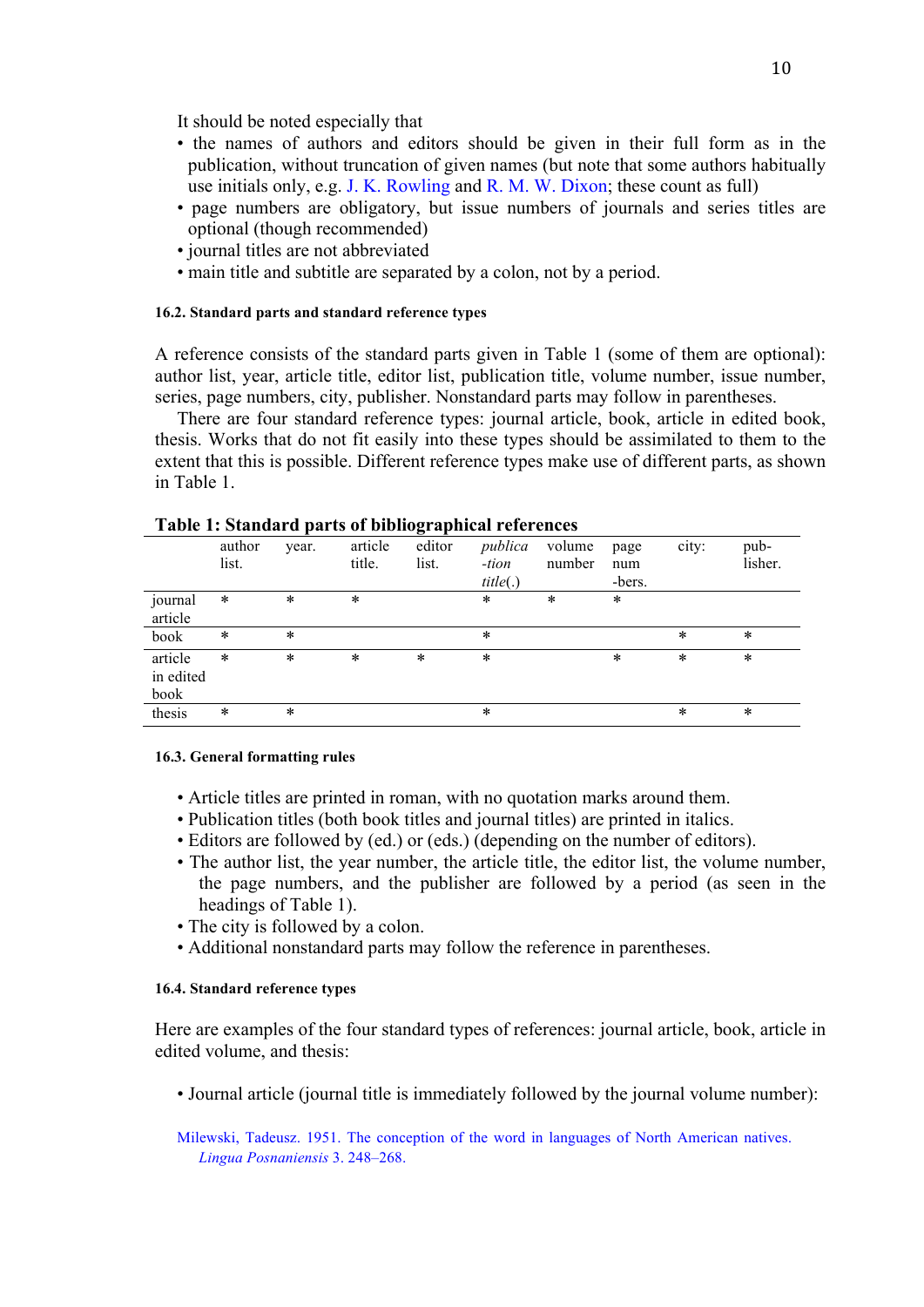• Book (whether authored or edited, book title followed by a period):

Matthews, Peter. 1974. *Morphology.* Cambridge: Cambridge University Press.

- Lightfoot, David W. (ed.). 2002. *Syntactic effects of morphological change*. Oxford: Oxford University Press.
- Article in edited volume (editor list is preceded by In and followed by (ed.) or (eds.) and a comma, book title is followed by a comma):  $17$
- Erdal, Marcel. 2007. Group inflexion, morphological ellipsis, affix suspension, clitic sharing. In Fernandez-Vest, M. M. Jocelyne (ed.), *Combat pour les langues du monde: Hommage à Claude Hagège,* 177–189. Paris: L'Harmattan.
- Thesis (university is treated as publisher, type of thesis/dissertation is mentioned in parentheses as a nonstandard part):  $18$
- Yu, Alan C. L. 2003. *The morphology and phonology of infixation.* Berkeley: University of California. (Doctoral dissertation.)

Other kinds of publications should be treated like one of these to the extent that this is possible. For example, published conference papers can be treated like articles in edited volumes or like journal articles. Unpublished papers can be treated like journal articles, with information about the location given as a nonstandard part.

In unpublished conference papers, the conference is treated as a nonstandard part in parentheses (but such unpublished papers should only be cited from recent conferences, if it can be expected that the material will eventually be published):

Filppula, Markku. 2013. Areal and typological distributions of features as evidence for language contacts in Western Europe. (Paper presented at the conference of the Societas Linguistica Europaea, Split, 18–21 September 2013.)

#### **16.5. Optional parts**

 

Optionally, the journal volume number may be followed by an issue number, given in parentheses:

Coseriu, Eugenio. 1964. Pour une sémantique diachronique structurale. *Travaux de linguistique et de littérature* 2(1). 139–186.

The book title may be followed by series information (series title plus series number), given in parentheses:

Lahiri, Aditi (ed.). 2000. *Analogy, leveling, markedness: Principles of change in phonology and morphology* (Trends in Linguistics 127). Berlin: Mouton de Gruyter.

<sup>&</sup>lt;sup>17</sup> The complete information about the volume is always included, even if other articles from the same volume are listed in the references. There is no need to list the volume itself separately, unless it is cited separately. (This means that more space is needed, but it is otherwise much simpler than the old paper-saving convention of making some references sensitive to the existrence of other references in the list).

<sup>&</sup>lt;sup>18</sup> The 2007 Unified Style Sheet has the university and the dissertation-type information as a single part, even though they are quite different types of information ("Berkeley: University of California dissertation").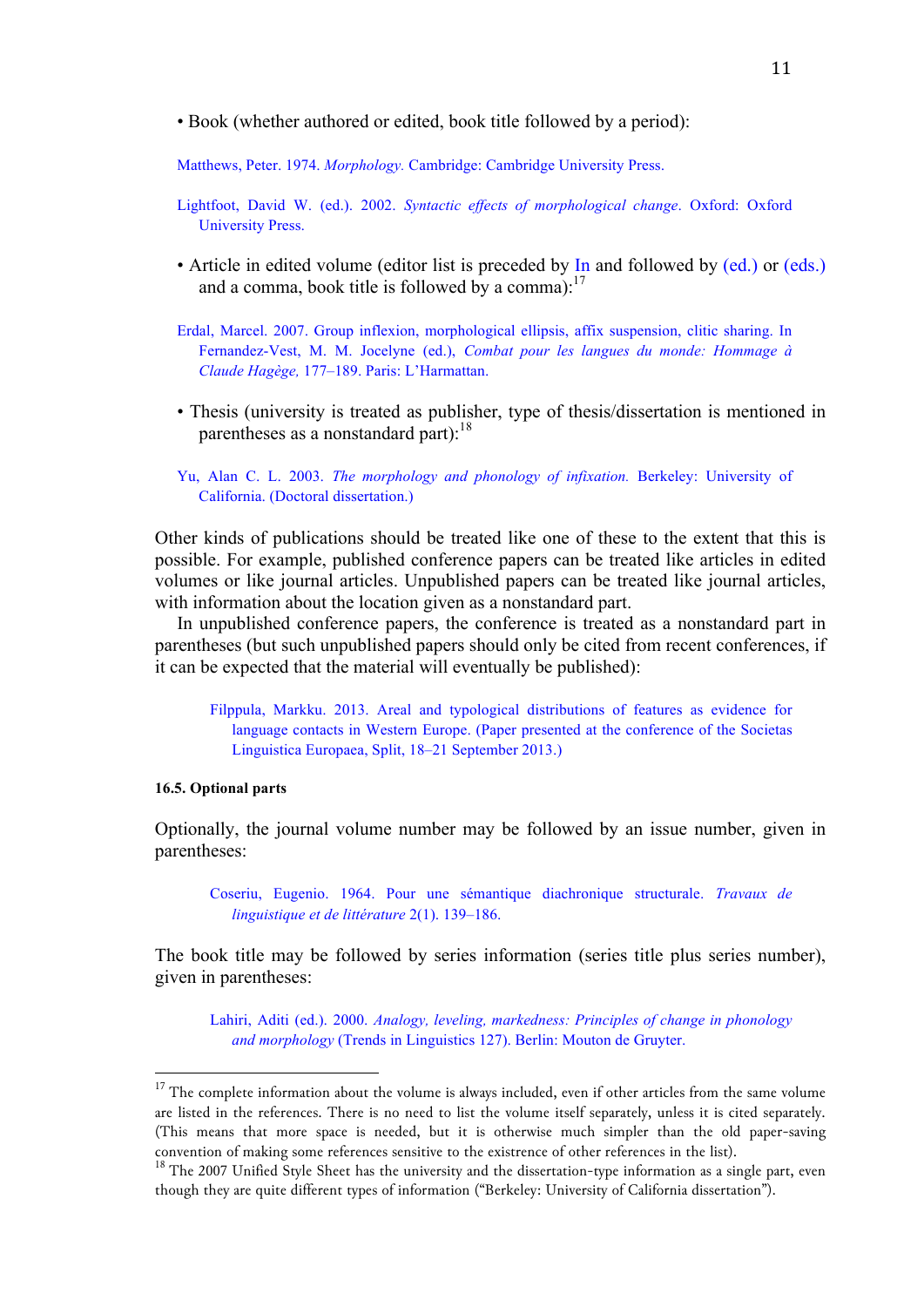Series titles have special capitalization, like journal titles (see §2).

**16.6. Author surnames and given names**

The author names always appear in the order "surname, given name" in the list of references,<sup>19</sup> in order to make it unambiguously clear which elements of the author name belong to the surname and which belong to the given name. If the second name in the following example were given in the order "given name surname" (Francisco José Ruiz de Mendoza), the parsing would not be clear.

Pérez Hernández, Lorena & Ruiz de Mendoza, Francisco José. 2002. Grounding, semantic motivation, and conceptual interaction in indirect directive speech acts. *Journal of Pragmatics* 34(3). 259–284.

When there are more than two authors (or editors), each pair of names is separated by an ampersand.<sup>20</sup> No author name is omitted, i.e. *et al.* is not used in references.

Chelliah, Shobhana & de Reuse, Willem. 2010. *Handbook of descriptive linguistic fieldwork.* Dordrecht: Springer. Johnson, Kyle & Baker, Mark & Roberts, Ian. 1989. Passive arguments raised. *Linguistic Inquiry* 20. 219–251.

Surnames with internal complexity are never treated in a special way.<sup>21</sup> Thus, Dutch or German surnames that begin with *van* or *von* (e.g. *van Riemsdijk*) or French and Dutch surnames that begin with with *de* (e.g. *de Groot*) are treated just like Belgian surnames (e.g. *De Schutter*) and Italian surnames (e.g. *Da Milano*) and are alphabetized under the first part, even though they begin with a lower-case letter. Thus, the following names are sorted alphabetically (i.e. mechanically) as indicated.

Da Milano, Federica > de Groot, Casper > De Schutter, Georges > de Saussure, Ferdinand > van der Auwera, Johan > Van Langendonck, Willy > van Riemsdijk, Henk > von Humboldt, Wilhelm

When they occur in the prose text, they are not treated in a special way either, i.e. they have lower case unless they occur at the begining of a sentence (this is in line with the French and German practice,<sup>22</sup> but in contrast to the Dutch practice), e.g.

as has been claimed by van Riemsdijk & Williams (1981)

 

Chinese and Korean names may be treated in a special way: As the surnames are often not very distinctive, the full name may be given in the in-text citation, e.g.

the neutral negation *bù* is compatible with stative and activity verbs (cf. Teng Shou-hsin 1973; Hsieh Miao-Ling 2001; Lin Jo-wang 2003)

<sup>&</sup>lt;sup>19</sup> This is a simplification over the 2007 Unified Style Sheet, which treats non-first names in author and editor lists in a special way, with inverted order.<br><sup>20</sup> This is a simplification over the 2007 Unified Style Sheet, which treats the last pair of names differently

from the non-last pairs.

<sup>&</sup>lt;sup>21</sup> This is a simplification over the 2007 Unified Style Sheet, which treats "names with *von, van, de*, etc." in a special way.

<sup>22</sup> With classical authors such as *de Saussure* and *von Humboldt*, the first part of the name can be (and is often) omitted. But this is not possible with modern names (e.g. *von Heusinger*, never *\*Heusinger*).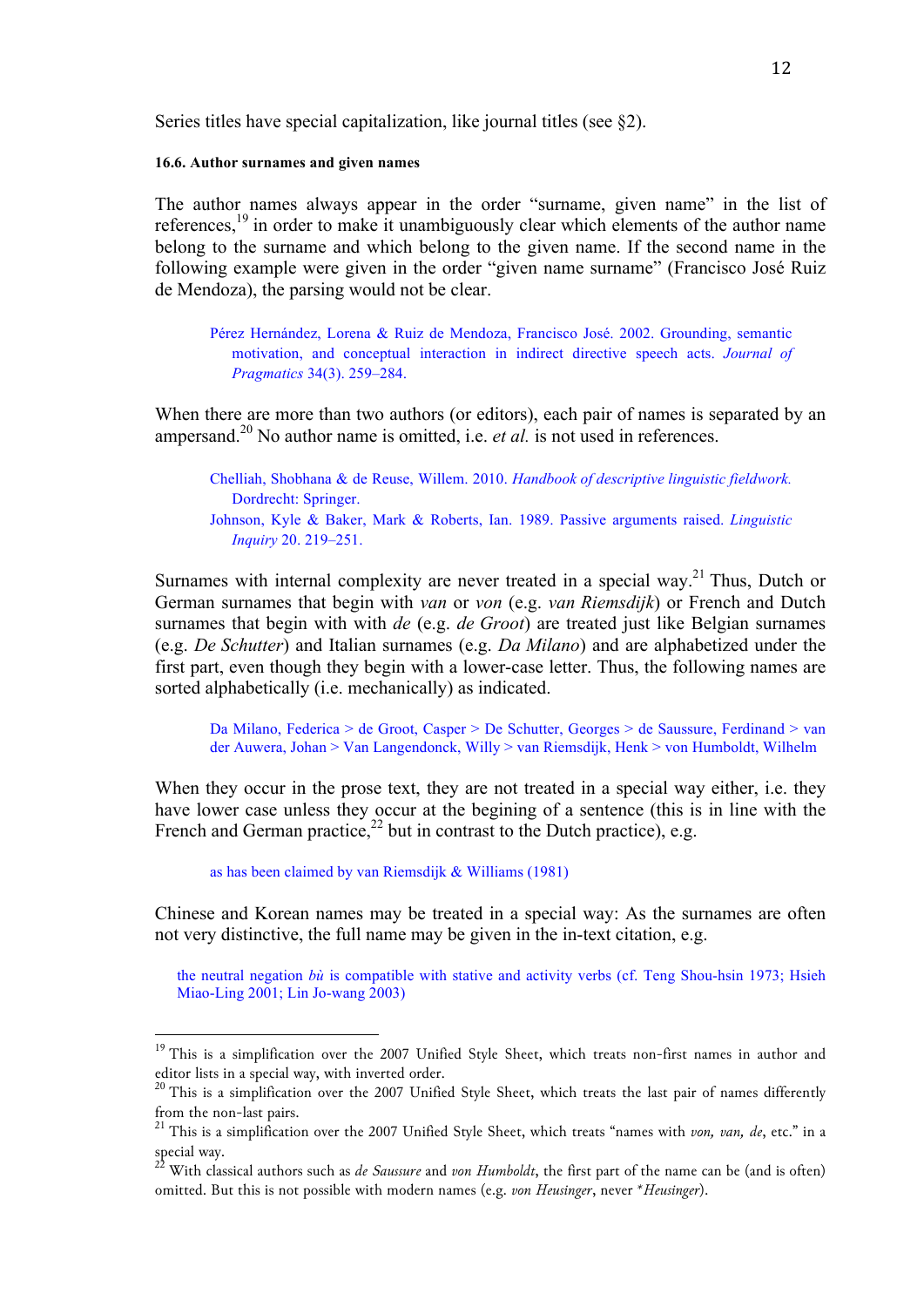#### **16.7. Internet publications**

Regular publications that are available online are not treated in a special way, as this applies to more and more publications anyway.

When citing a web resource that is not a regular scientific publication, this should be treated like a book, to the extent that this is possible, e.g.

Native Languages of the Americas. 1998–2014. *Vocabulary in Native American languages: Salish words.* (http://www.native-languages.org/salish\_words.htm) (Accessed 2014-12-02.)

#### **16.8. Miscellaneous**

Books may include a volume number, separated from the book title by a comma:

Rissanen, Matti. 1999. Syntax. In Lass, Roger (ed.), *Cambridge history of the English language,* vol. 3, 187–331. Cambridge: Cambridge University Press.

And there may be information about the edition, following the book title:

Croft, William. 2003. *Typology and universals.* 2nd edn. Cambridge: Cambridge University **Press**.

If a publisher is associated with several cities, only the first one needs to be given, e.g. Berlin: De Gruyter Mouton, or Amsterdam: Benjamins.

Other nonstandard types of information may follow the standard parts in parentheses, e.g.

Mayerthaler, Willi. 1988. *Morphological naturalness.* Ann Arbor: Karoma. (Translation of Mayerthaler 1981.)

Titles of works written in a language that readers cannot be expected to know may be accompanied by a translation, given in brackets:

Haga, Yasushi. 1998. *Nihongo no shakai shinri* [Social psychology in the Japanese language]. Tokyo: Ningen no Kagaku Sha.

Li, Rulong. 1999. *Minnan fangyan de daici* [Demonstrative and personal pronouns in Southern Min]. In Li, Rulong & Chang, Song-Hing (eds). *Daici* [Demonstrative and personal pronouns], 263–287. Guangzhou: Ji'nan University Press.

If the title is not only in a different language, but also in a different script, it may be given in the original script, in addition to the transliteration (following it in parentheses). Likewise, the name of the author may be given in the original script, as follows:

- Plungian, Vladimir A. (Плунгян, Владимир А.) 2000. *Obščaja morfologija: Vvedenie v problematiku* (Общая морфология: Введение в проблематику) [General morphology: Introduction to the issues]. Moskva: URSS.
- Chen, Shu-chuan (陳淑娟). 2013. Taibei Shezi fangyan de yuyin bianyi yu bianhua (台北社子方 言的語音變異與變化) [The sound variation and change of Shezi dialect in Taipei city]. *Language and Linguistics* 14(2). 371–408.